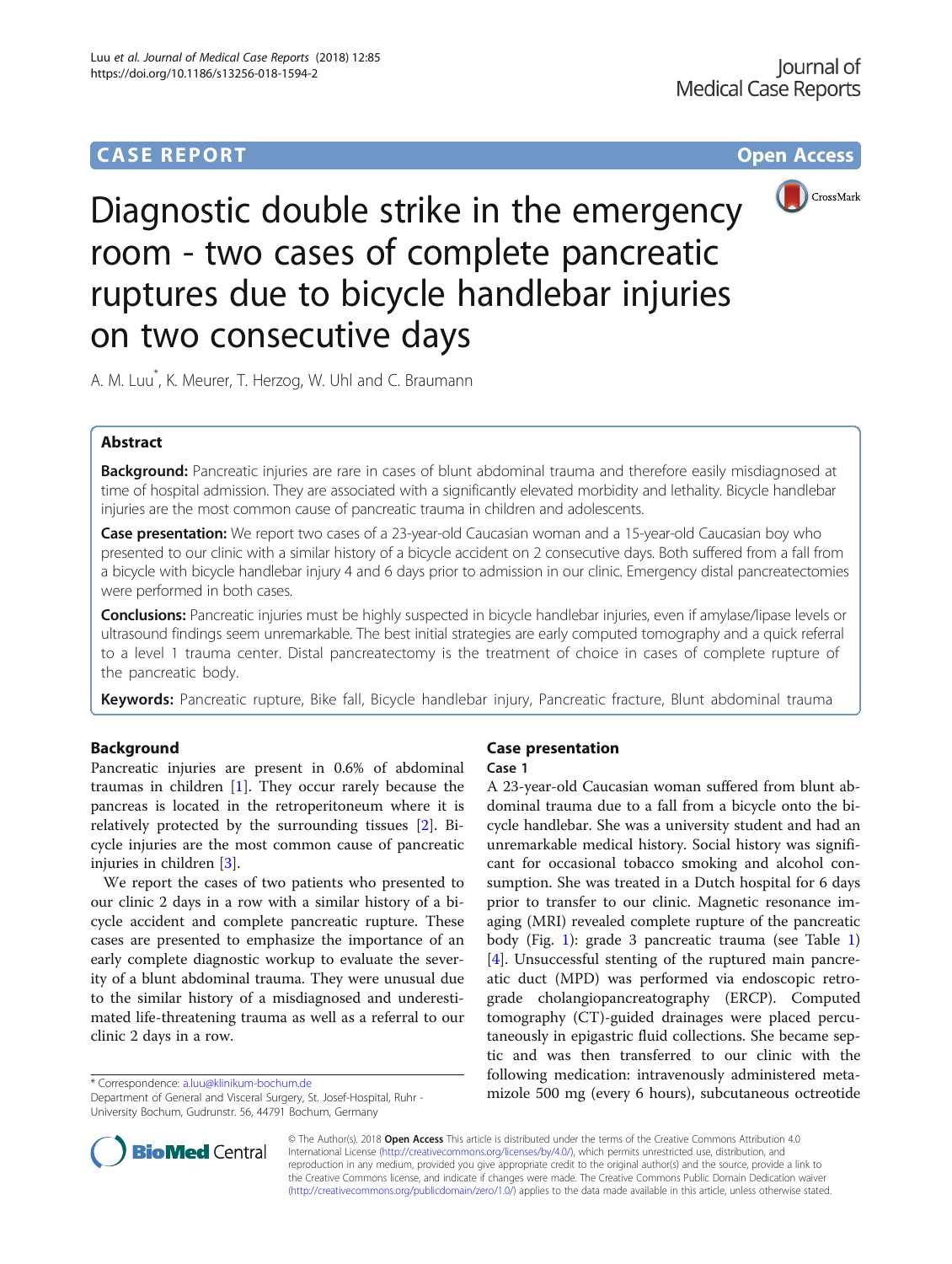<span id="page-1-0"></span>

100 μg (1 dose in the morning, 1 dose at midday, and 1 dose in the evening), intravenously administered pantoprazole 40 mg (1 dose in the morning, 0 dose at midday, and 0 dose in the evening), and intravenously administered ceftriaxone 2 g (1 dose in the morning, 0 dose at midday, and 0 dose in the evening). On admission, she was hemodynamically unstable (blood pressure 85/65 mmHg, heart rate 120/minute, oxygen saturation 95%, and body temperature 37.5 °C) with a significantly increased C-reactive protein level of 212 mg/l (< 5) and procalcitonin level of  $10.7$  ng/ml  $( $0.005$ ). The fol$ lowing laboratory values were determined as well: White blood cell count 8830/μl (4600–9500), hemoglobin 9.8 g/dl (12–16), thrombocytes 225,000/μl (150,000–400,000), international normalized ratio (INR) 1.13 (0.8–1.1), partial thromboplastin time 30 seconds (26–40), amylase 169 U/l (13–53), lipase 183 U/l (13–60), lactate dehydrogenase 219 U/l (135– 214), aspartate amino transferase 21 U/l (10–35), alanine amino transferase 14 U/l (10–35), cholinesterase 2404 U/l (4260–11,250), gamma glutamyl transferase 42 U/l (6–42), alkaline phosphatase 56 U/l (35–104), bilirubin 0.4 mg/dl (< 1.2), and creatinine 0.41 mg/dl (0.5–0.9). Blood cultures were positive for Pseudomonas aeruginosa. General abdominal tenderness was palpable indicating peritonitis. Her cardiorespiratory state was remarkable for tachycardia and hypotension. A neurological examination was unremarkable apart from a

Table 1 Pancreas Organ Injury Scale of the American Association for the Surgery of Trauma [[4](#page-3-0)]

| Grade | Injury                  | Description                                                         |
|-------|-------------------------|---------------------------------------------------------------------|
|       | Hematoma/<br>Laceration | Minor contusion or superficial laceration without<br>duct injury    |
|       | Hematoma/<br>Laceration | Major contusion or laceration without duct injury<br>or tissue loss |
|       | Laceration              | Distal transection or parenchymal injury with<br>duct injury        |
| 4     | l aceration             | Proximal transection or parenchymal injury<br>involving ampulla     |
|       | l aceration             | Massive disruption of pancreatic head                               |

somnolent state. A transverse explorative laparotomy was performed immediately. On intraoperative examination, a severe peritonitis and necrotizing pancreatitis were identified as complications of a complete rupture of the pancreatic body (Fig. [2\)](#page-2-0). Furthermore, the percutaneous drainage had perforated her transverse colon. A distal pancreatectomy, splenectomy, removal of the drainage, suturing of the colon perforation, and a protective ileostomy were performed. Subsequently, she underwent two further surgeries with abdominal cavity lavages. Posttraumatic complications in this case comprised severe peritonitis, necrotizing pancreatitis, critical illness polyneuropathy, and pancreatic fistula. She spent 48 days in our surgical intensive care unit and was discharged on postoperative day 68.

A follow-up investigation 6 months after the primary surgery showed a regular postoperative state without signs of pancreatitis, fluid collections, or abscesses. Reconstruction of the ileostomy was uneventful.

## Case 2

A 15-year-old Caucasian boy was transferred to our clinic exactly 1 day after case 1. He was a middle school student and had an unremarkable medical history. His social history was unremarkable for tobacco smoking, alcohol, or drugs. Four days before, he fell from a bicycle and hit his abdomen on the bicycle handlebar just like the first patient. Initial ultrasound and laboratory tests were uneventful. However, his amylase and lipase levels were not tested. CT was performed due to progressive abdominal pain which again showed a complete rupture of the pancreatic body; once again grade 3 pancreatic trauma  $[4]$  $[4]$  $[4]$ . Laboratory values were significant for C-reactive protein 66 mg/l  $(< 5)$ , amylase 160 U/l (13–53), and lipase 150 U/l (13–60). The following laboratory values were determined as well: White blood cell count 9650/μl (4600–9500), hemoglobin 12.4 g/dl (14–18), thrombocytes 176,000/μl (150,000–400,000), INR 1.16 (0.8–1.1), partial thromboplastin time 37 seconds (26–40), lactate dehydrogenase 223 U/l (< 271), aspartate amino transferase 16 U/l (< 46), alanine amino transferase 15 U/l (< 45), cholinesterase 5131 U/l (5320–12,920), gamma glutamyl transferase 17 U/l (< 29), alkaline phosphatase 116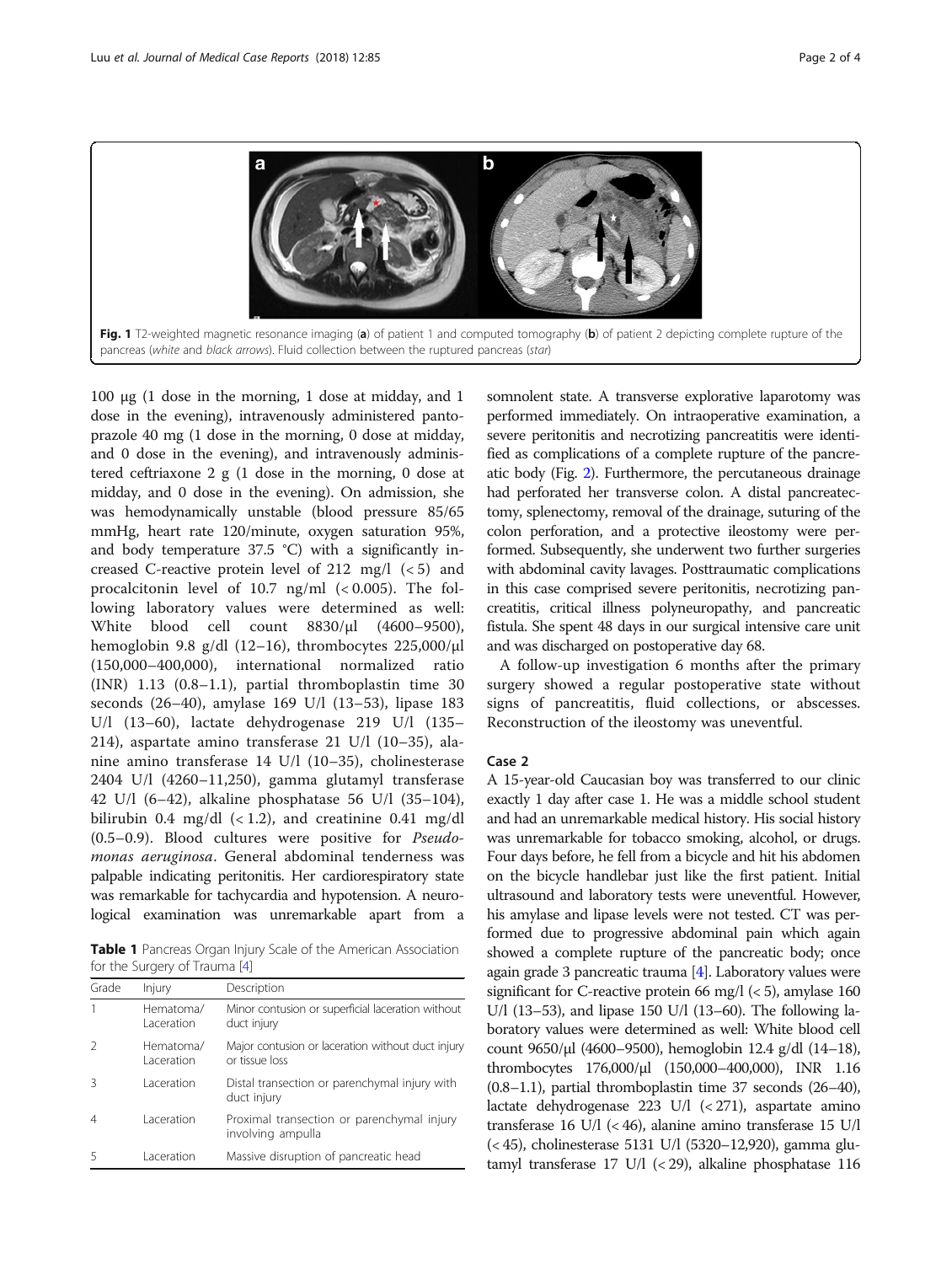<span id="page-2-0"></span>

U/l  $(< 381$ ), bilirubin 0.9 mg/dl  $(< 1.2$ ), and creatinine 0.56 (0.8–1.4). He was then transferred to our hospital with the following medication: acetaminophen 500 mg (1 dose in the morning, 1 dose at midday, and 1 dose in the evening) and pantoprazole 40 mg (1 dose in the morning, 0 dose at midday, and 0 dose in the evening). The following vital parameters were taken on admission: blood pressure 100/ 80 mmHg, heart rate 98/minute, oxygen saturation 100%, and body temperature 37.9 °C. A physical examination revealed a general tenderness of his abdomen indicating peritonitis. Neurological and cardiorespiratory examinations were unremarkable. An explorative laparotomy with subsequent distal pancreatectomy and splenectomy was performed. Lower grade signs of peritonitis were present intraoperatively compared to case 1 (Fig. 2). Postoperatively, he developed a pancreatic fistula. He was discharged on postoperative day 29.

A follow-up investigation 6 months after the primary surgery revealed a regular postoperative state without signs for infections, fluid collections, or abscesses.

Both patients were vaccinated against Streptococcus pneumoniae, Haemophilus influenza, and Neisseria meningitidis 6 weeks after discharge to prevent overwhelming postsplenectomy infection syndrome.

## **Discussion**

We experienced in 2 consecutive days two rare cases of complete pancreatic rupture after bicycle handlebar injuries with significant diagnostic delay. Both patients suffered from trauma a couple of days before admission to our clinic and where treated in other hospitals first. Stenting of the MPD via ERCP was unsuccessful in patient 1 due to complete transection of her pancreas. It is of note that pancreatic injuries involving ruptures of the MPD must undergo surgical treatment [[5\]](#page-3-0). In patient 2 amylase levels were not tested during admission in another hospital. Initial abdominal ultrasound was unremarkable. A CT scan was performed afterwards due to progressive abdominal pain which showed the complete transection of his pancreas. Diagnostic delay does easily occur in cases of blunt abdominal trauma, due to

underestimation of the traumatic extent. Symptom-free and silent intervals can simulate an assumed recovery [\[6](#page-3-0), [7\]](#page-3-0). Both our patients underwent emergency distal pancreatectomy and required a prolonged stay in our intensive care unit due to sepsis and peritonitis. The first patient suffered from a more severe peritonitis and critical illness polyneuropathy. Our cases confirm that delayed surgical treatment of pancreatic ruptures is associated with an increased morbidity [[8\]](#page-3-0).

Pancreatic injuries including complete rupture of the MPD due to blunt abdominal trauma are rare. Signs and symptoms can be minimal impeding early and correct diagnosis. Typical mechanisms of the accident are related to falls from bicycles onto the bicycle handlebars [[3\]](#page-3-0) or motor vehicle accidents with sudden deceleration by seatbelt straps [\[2](#page-3-0)]. While ultrasound of the abdomen is usually performed first, CT, magnetic resonance cholangiopancreatography (MRCP), and ERCP are thought to be the most valuable diagnostic techniques to identify a complicated pancreatic trauma with injury of the MPD [[9\]](#page-3-0). Laboratory values are significant for elevated serum amylase in 90% of cases [\[3](#page-3-0)]. However, in children the rise in amylase levels can be delayed for more than 12 hours after the trauma  $[10, 11]$  $[10, 11]$  $[10, 11]$  $[10, 11]$ . Non-operative strategies apply in up to 76% of cases and are common in lower grade injuries [\[1](#page-3-0), [9,](#page-3-0) [11\]](#page-3-0). Higher grade injuries involving rupture of the MPD are present in 10–24% of cases. They are usually treated surgically  $[1, 3, 9]$  $[1, 3, 9]$  $[1, 3, 9]$  $[1, 3, 9]$  $[1, 3, 9]$  $[1, 3, 9]$  $[1, 3, 9]$ . Emergency surgery is required in cases of peritonitis, large amounts of free intraabdominal fluid, evidence of MPD rupture, and complete transection of the pancreas [[5\]](#page-3-0). Morbidity rate can exceed 60% while the in-hospital mortality rate is 5% [\[1](#page-3-0), [12](#page-3-0)]. Common complications comprise pancreatitis, peritonitis, abscess formations, pseudocysts, and splenic artery aneurysms [\[11,](#page-3-0) [12\]](#page-3-0).

Regular follow-up investigations are required 3, 9, and 15 months after surgery and include physical examination, ultrasound, and CT or MRI.

Our cases show the importance of a timely diagnosed pancreatic trauma. Diagnostic delay increases the morbidity and can have fatal consequences. Single curative